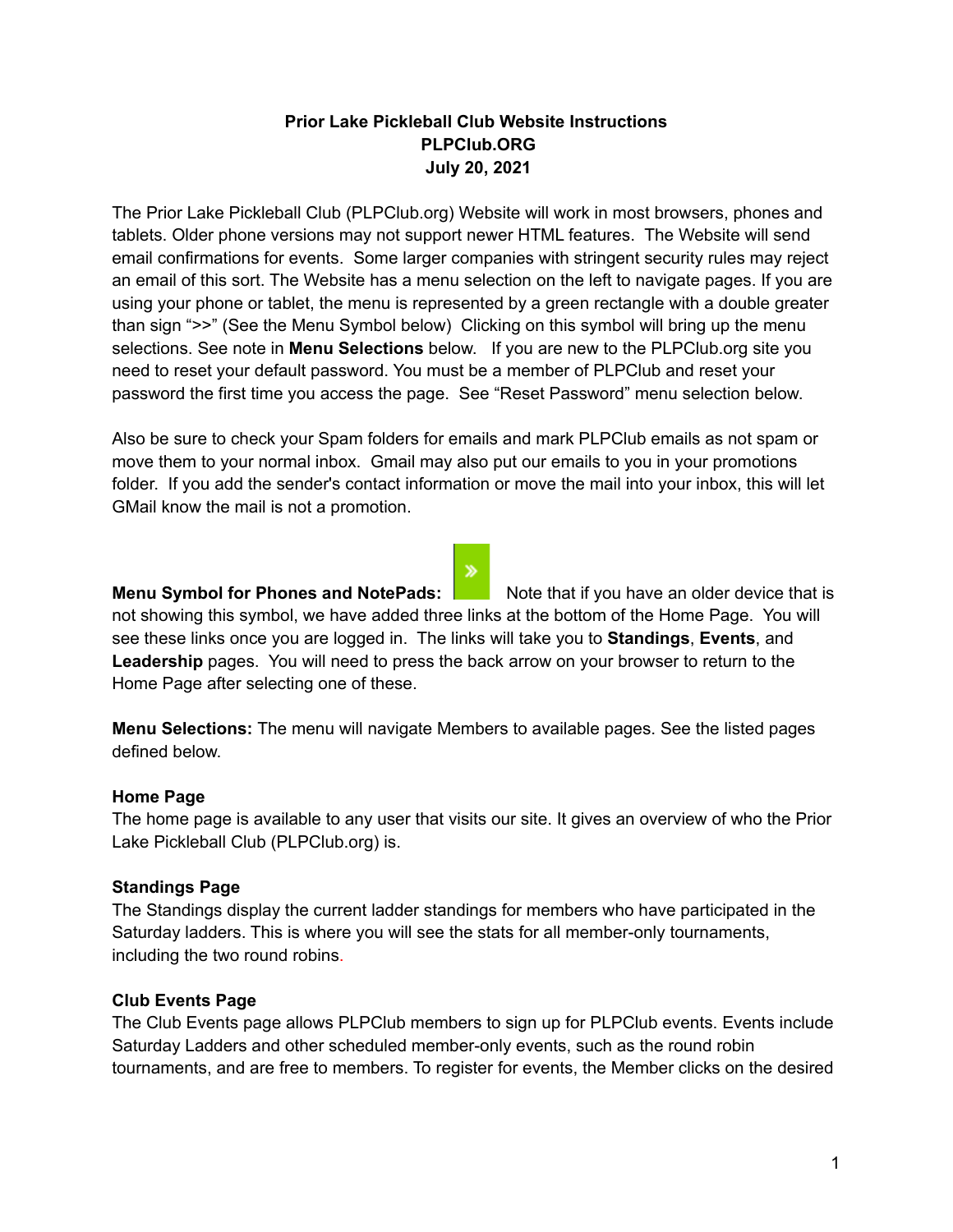event, and another page is shown with details about the event. To register, click the green register button. This page is password protected.

## **Events Page - The Attendance Indicator**

The Attendance indicator shown above the Register button shows 1.) how many have signed up for the event and 2.) how many people can register. So 2/40 means 2 have signed up and 40 total can sign up.

## **Events Page - Submit Button**

When the Submit button is selected, a blue message box displays "Success! Please check your email inbox for a confirmation message". The user will then receive a confirmation email for the event.

**NOTE**: if you are already registered for the event, you will not see the above message and will not receive a second email. The screen will not change. We are working on getting better feedback. For now please pay attention to your email and add it to your schedule.

## **Events Page - Already Registered? Link**

There are two ways to unregister from an event. The easiest way is through the unregister link sent in the registration confirmation email. See **Unregister From Event via Email** below.

## The other method takes two steps:

1.) User clicks on "Already Registered Link?", enters their email address and clicks the "Send Unregister Link" button. A blue box will display the message: "Check your email inbox for an unregister link." **"**Please enter the email you registered with. 2.) User opens the sent email and clicks the "Unregister from this event" link that shows the PLPClub Website Register Event page and displays "You have been unregistered." in a blue box. If you already unregistered a "No record found." message is displayed.

## **Events Page - Submitting to a previously registered event**

See note in **Submit Button** section above. If a member has already registered for an event and resubmits to the same event again, no action is taken by the program. The user is not told they are already registered. This issue is not critical and is being looked into. Pay attention to your email notification and your calendar entries. See Google and iCal Calendar section below.

## **Events Page - Google and iCal Calendar Links**

Under the Register button there are two different links to calendars. Both Google and iCal are supported. Click on these links to add the event to your calendar.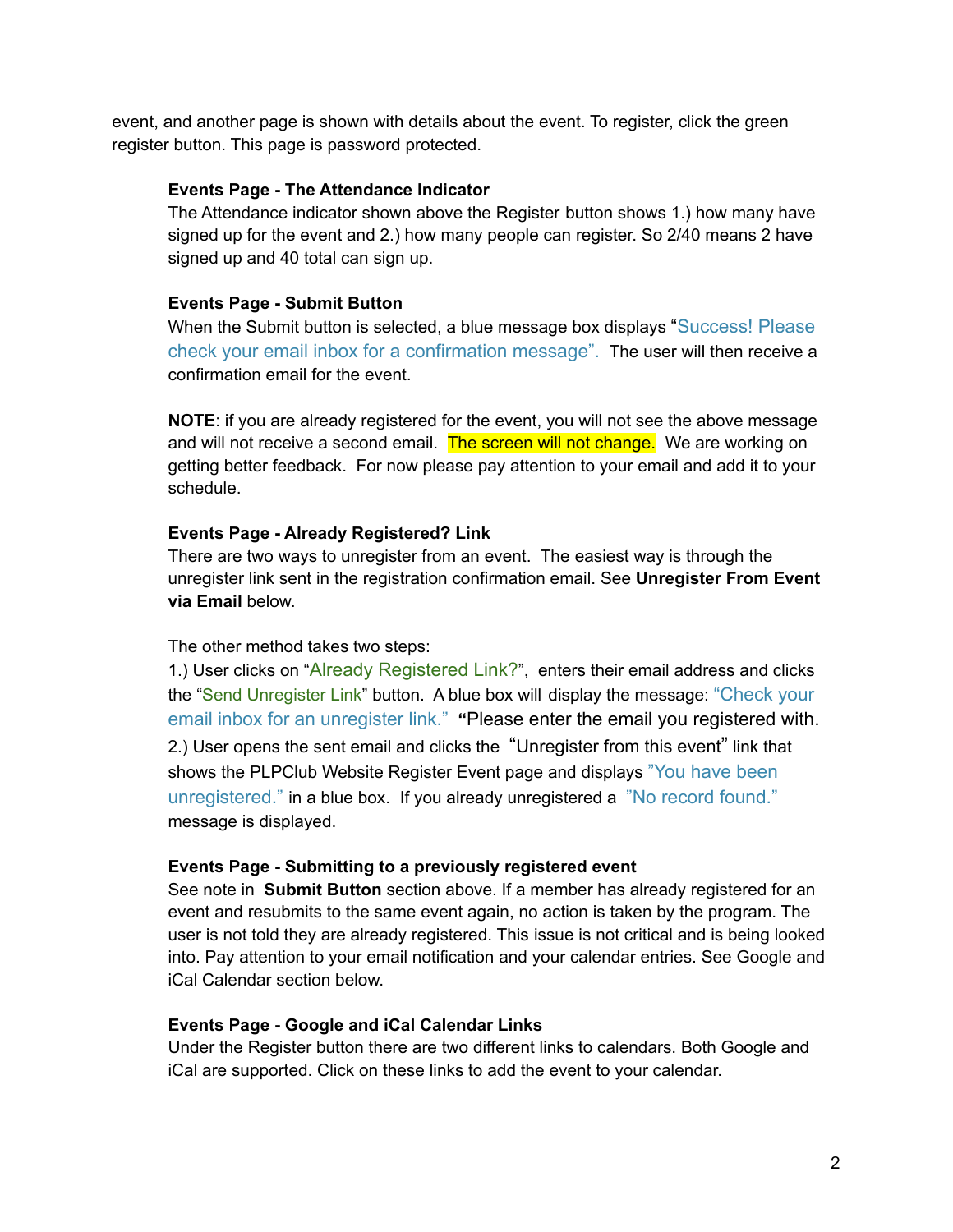### **Events Page - Event Category**

Users may use the Event Category to make registrations. The Event Category displays all events in the current category; Ladder or others in a calendar form. This view does not work well with the menu and the user needs to click on the browser's Back Arrow button to exit from this view.

### **Events Page - Unregister From Event via Email**

After a user registers for an event, they will receive an email confirmation. This email also contains a link to "Unregister from this event"**.**t When this link is clicked the user is returned to the PLPClub.ORG registration page (Club Events) and a blue box displays "You have been unregistered."

If a user chooses to unregister from an event by clicking on the unregister link in an email registration, but has previously unregistered from the event, the user will see a blue box with the message "No record found." This indicates the user was never registered or had previously unregistered themself.

#### **Leadership Page**

This page shows PLPClub elected members along with election information. This page is password protected.

## **Shop Page**

This page is currently under construction. When we have completed the proper steps to become a non profit club, we will sell Annual Memberships and other items from this page.

## **About PLPClub Page**

This page may be combined with the home page. For now it is more information about our club.

## **Account Page**

This page allows a user to view their account information. Only First and Last name fields allow editing. This page is password protected.

#### **Login Page**

Access to PLPClub.org is password protected. To gain full access to the web page, Club members are required to login. The Login Page requires a club member's email address and password. Click the "Keep me signed in" selection box to avoid entering this information each time you visit the page in your personal browser. If you have never logged into the PLPClub.org site, you will need to click the Forgot Password Link.

## **Login Page - Forgot Password**

Clicking on "Forgot your password?" link will take you to the "Reset Password" page. See "Reset Password"